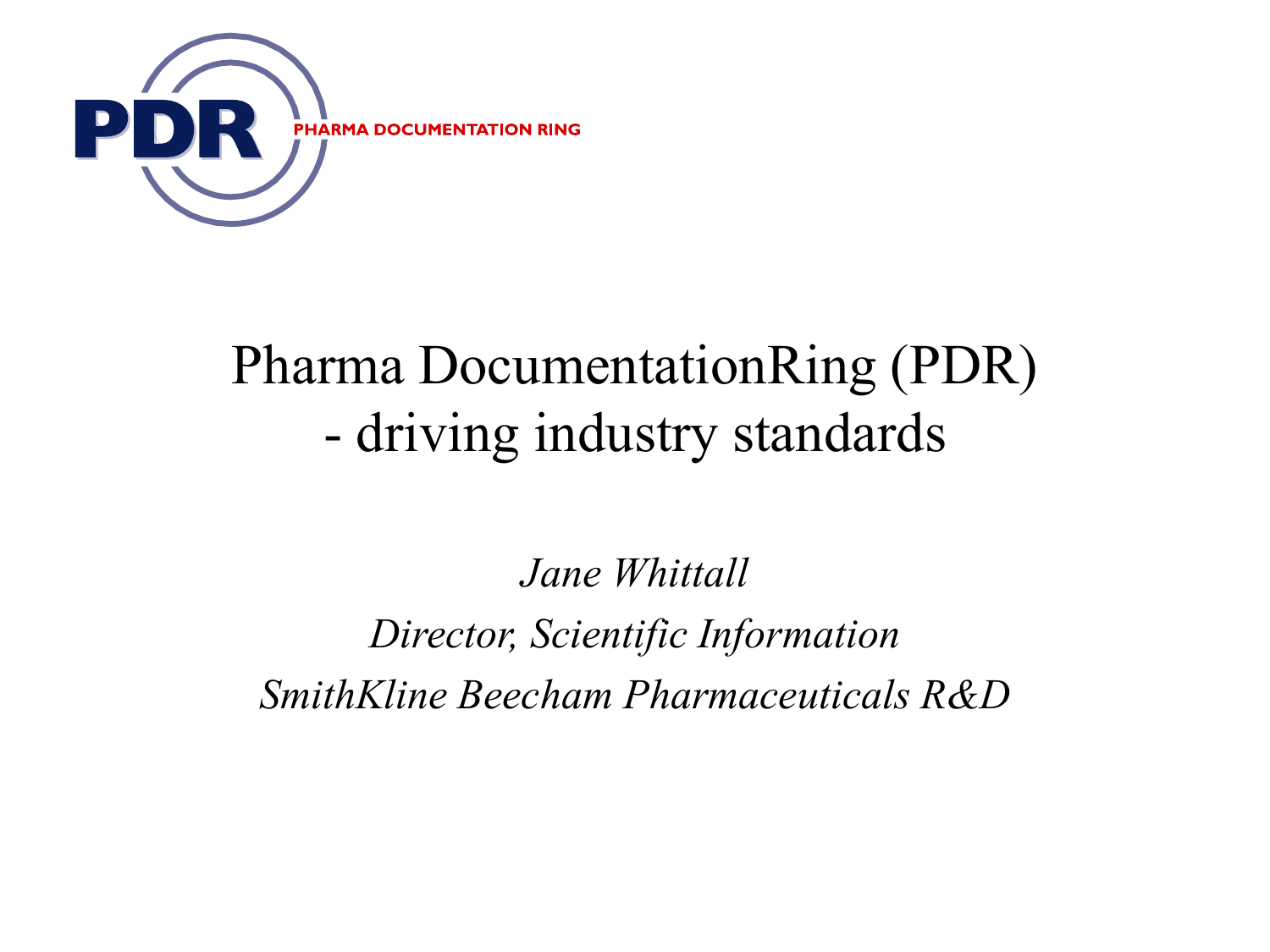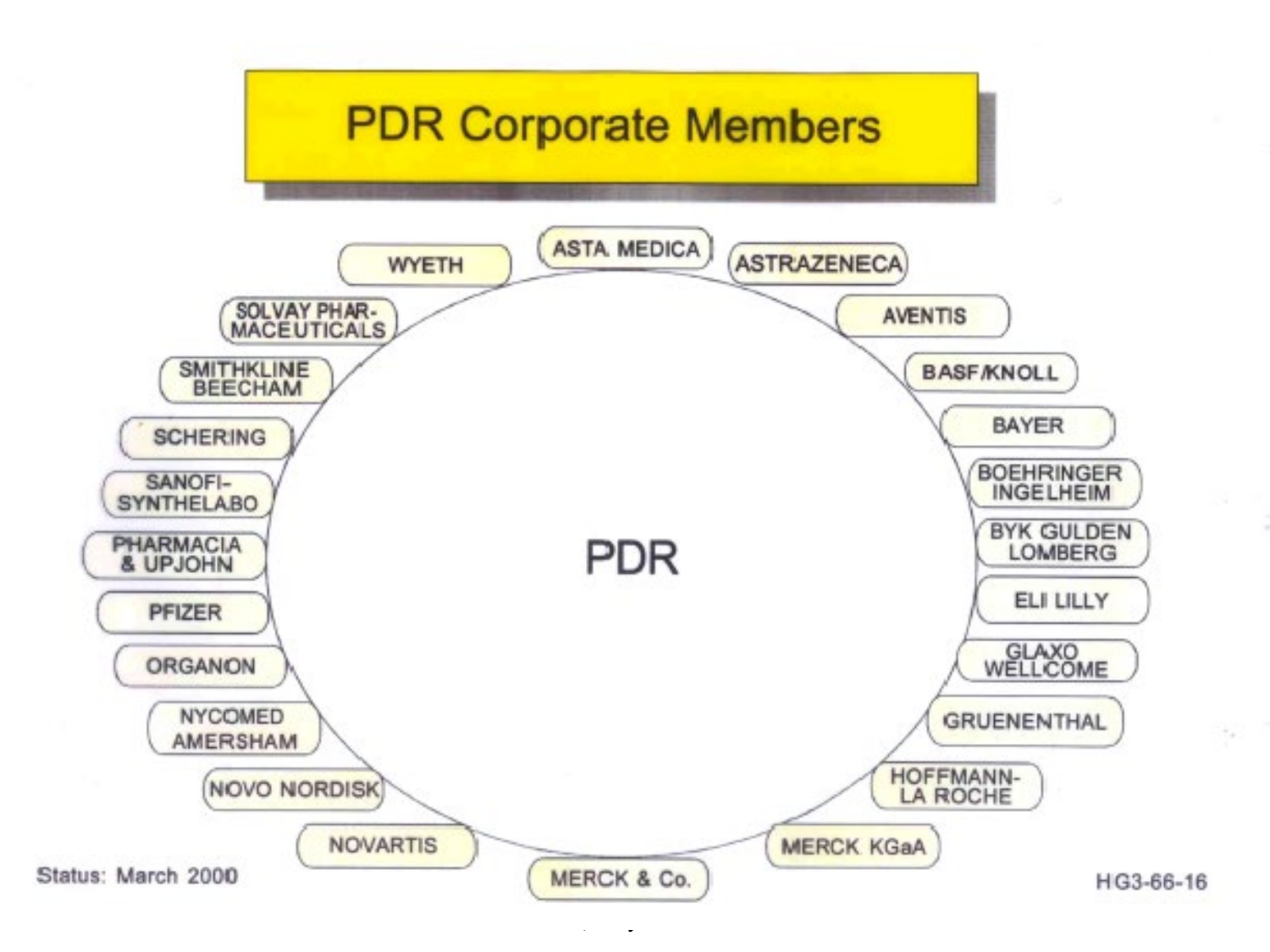# Growth in Corporate Membership of the PDR 1958-2000

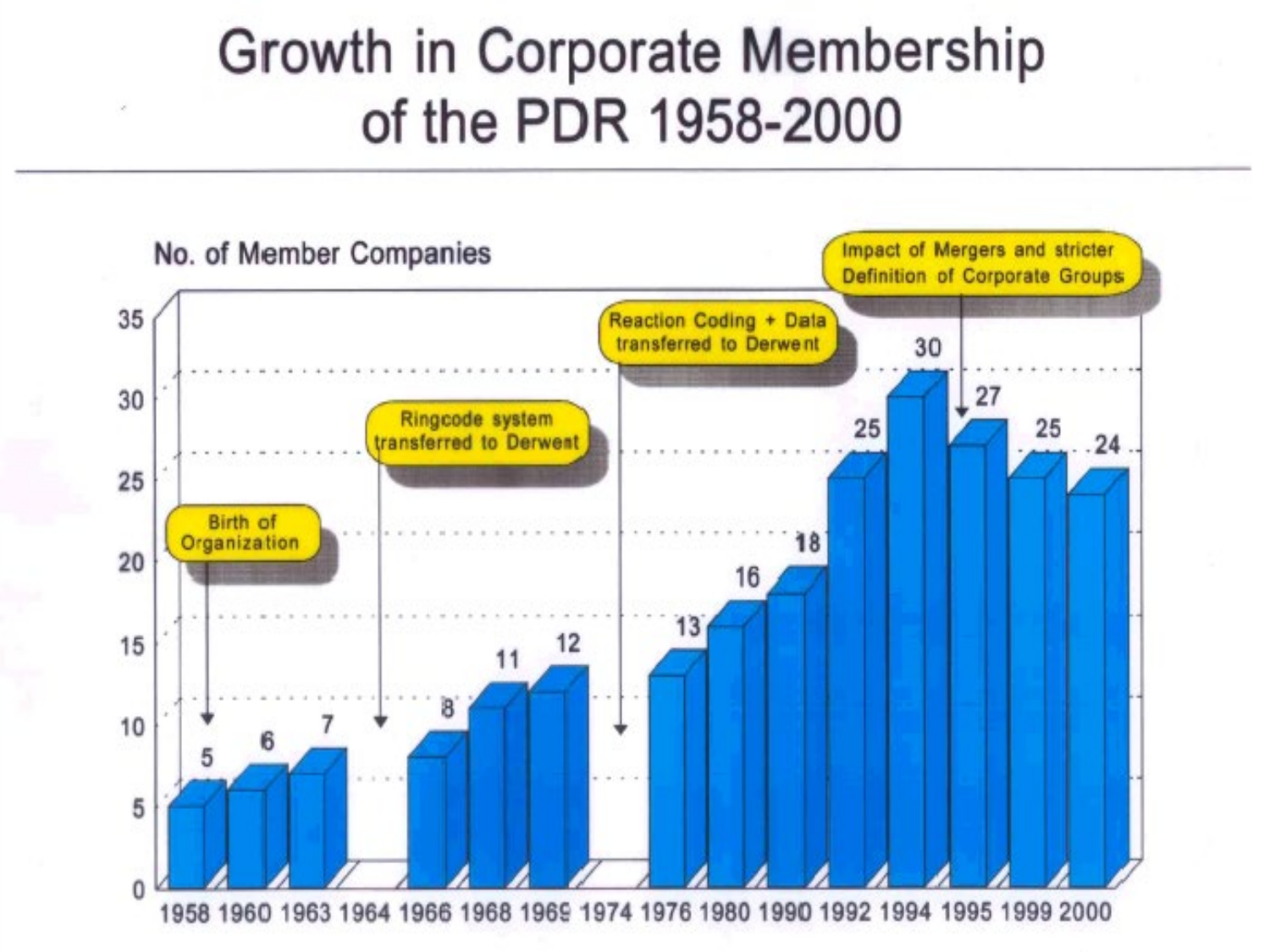

## Aims

- To attain
	- improved coverage
	- better distribution
	- optimum use of
		- chemical
		- biomedical
		- pharmaceutical information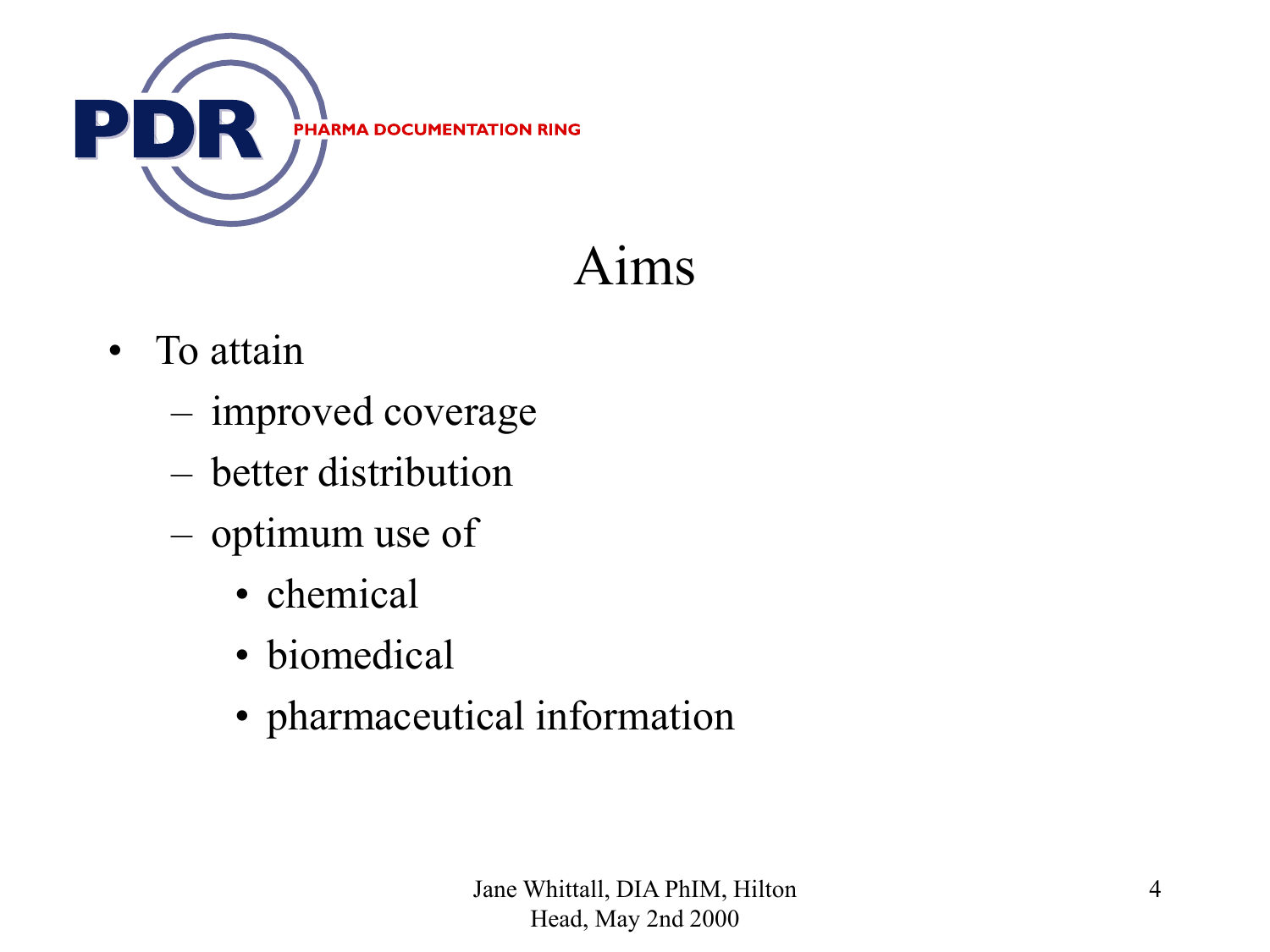

- by promoting exchange of experience and ideas between members in non-confidential areas of work
- by jointly studying and assessing existing information products and services for the purpose of improvement
- by initiating and encouraging the development of new information services tailored the the needs of the pharmaceutical industry
- by providing a forum for the information industry serving the pharmaceutical sector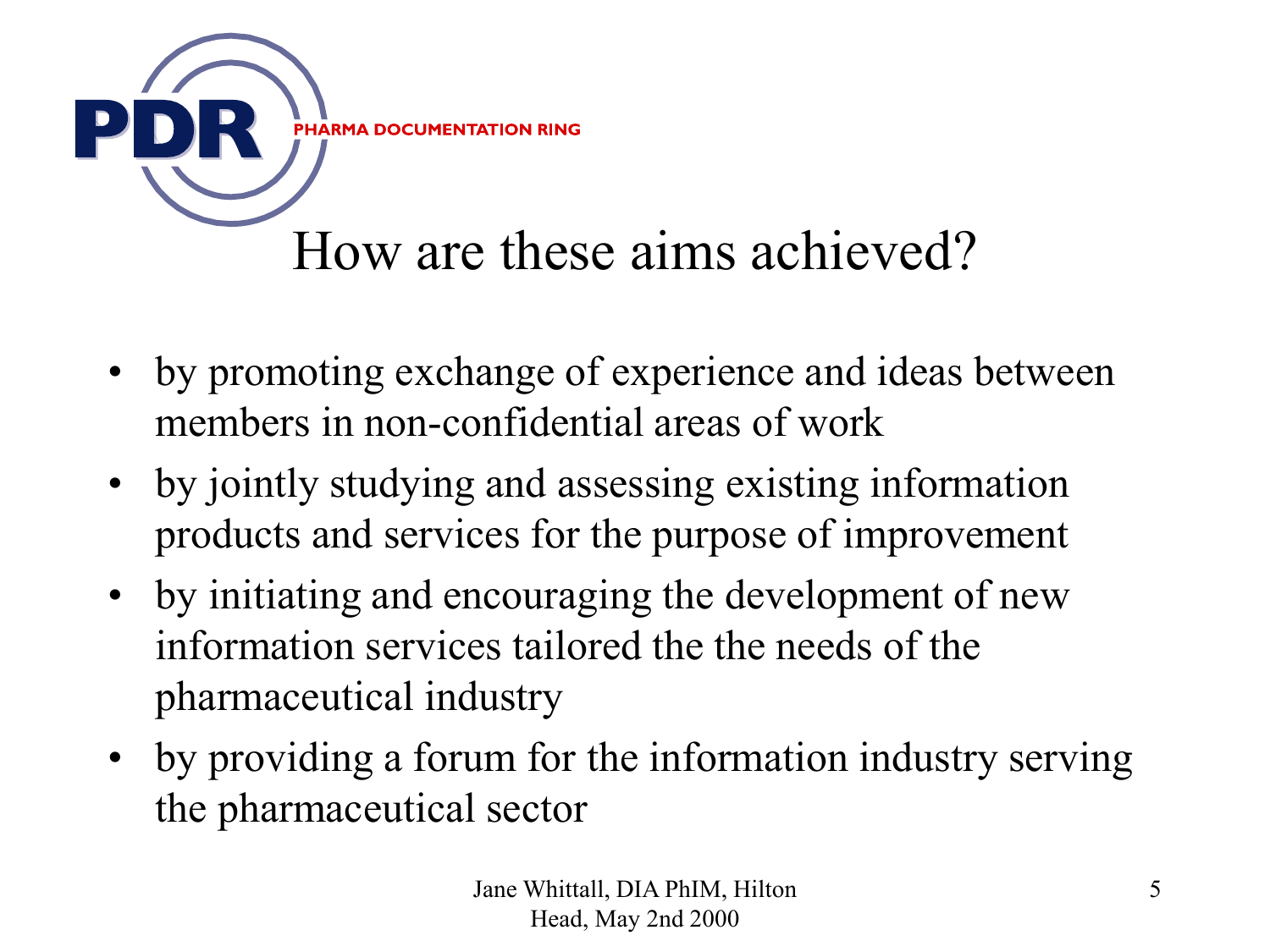

# Membership requirements and obligations

- Membership is corporate based
- One rep per company
	- second rep may be accepted from large multinationals
- Members must represent a research based pharmaceutical company

(the majority of member companies spend over \$1b per annum on R&D)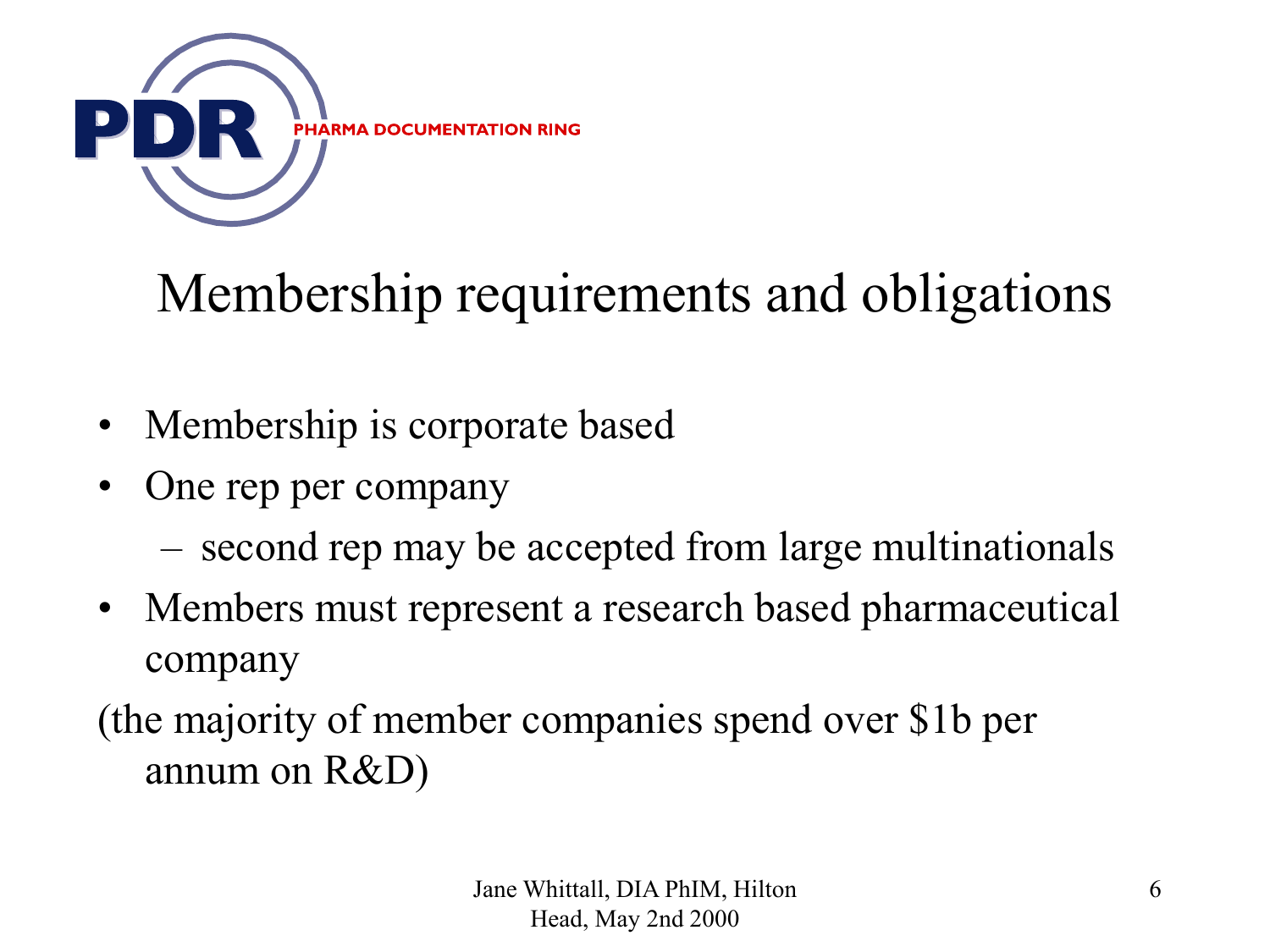

## Membership requirements and obligations

- No fees BUT members must commit to make a positive contribution by active participation in meetings, working groups and topics
- Each company hosts an AGM on a rota basis about every 25 years!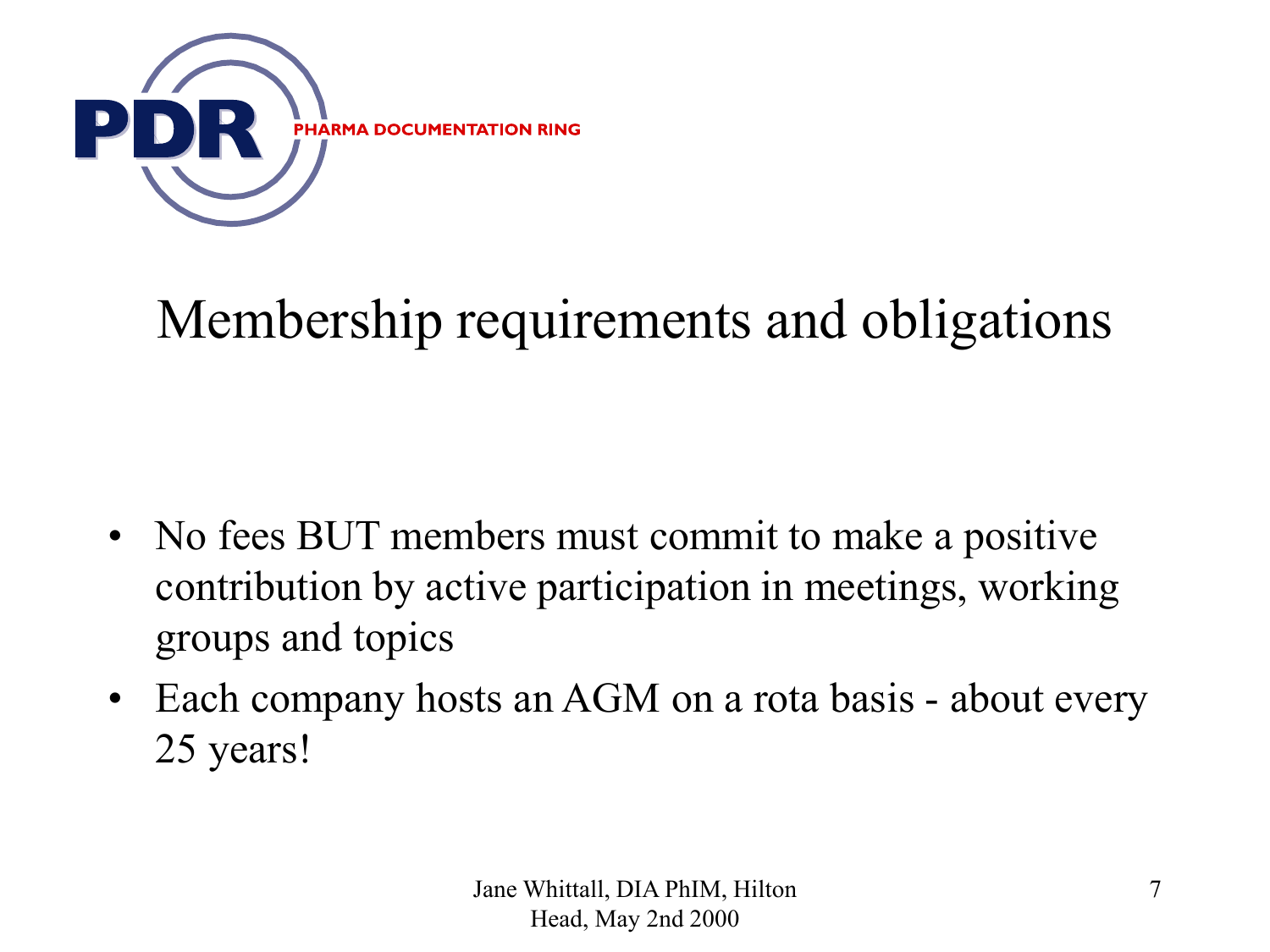

# Topics

- Each rep assigned to a topic
- Topic co-ordinator appointed
- Topics regularly reviewed for appropriateness is this still a hot topic?
- Presentations to AGM summing up the main events in that topic area
	- guest speakers
	- survey results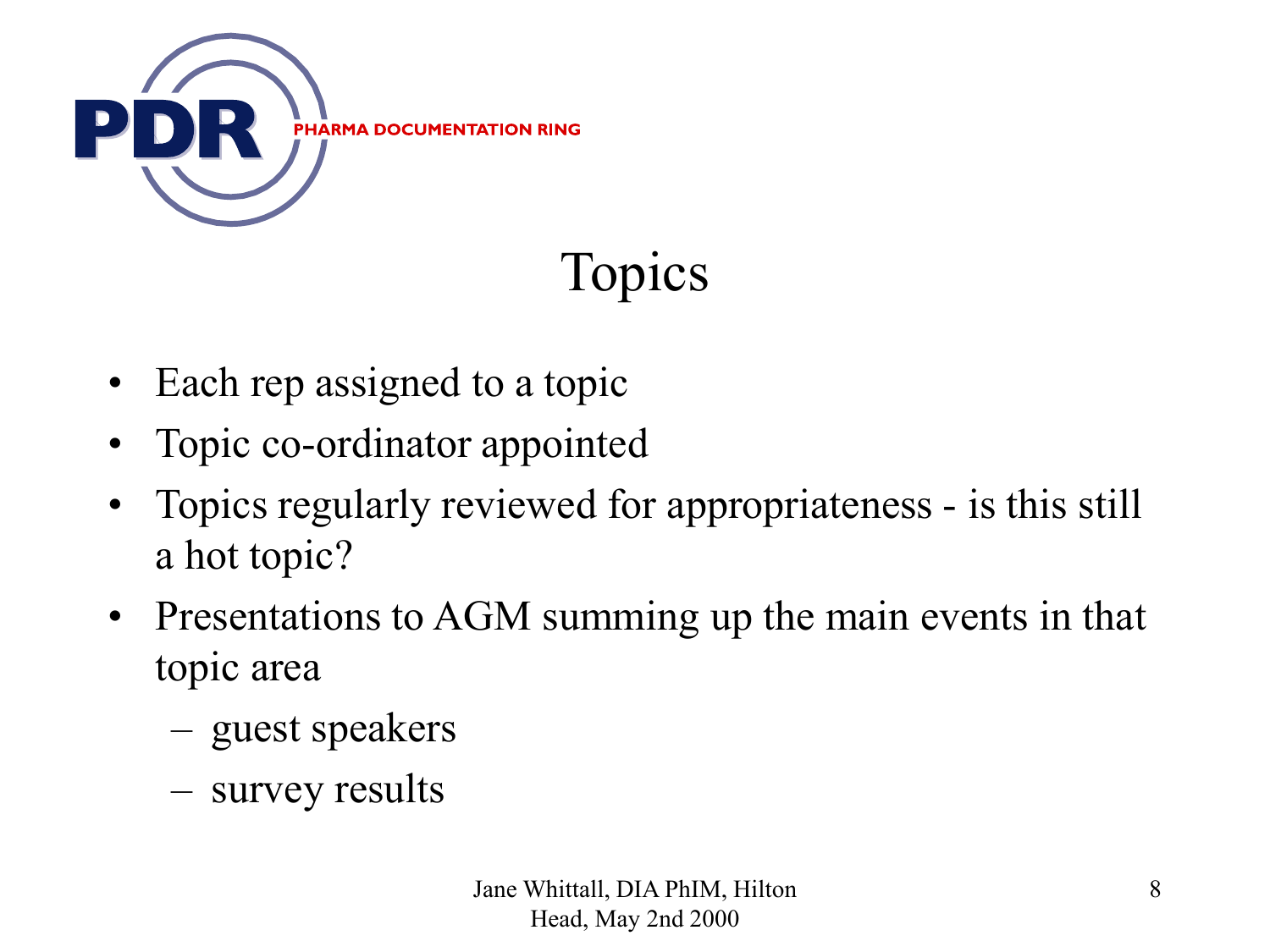

Library affairs and Copyright Drug pipeline information Patent information Information and Knowledge Management Chemical information Biomedical information Business information and Newsfeeds Inter/Intranets In-house databases

> Jane Whittall, DIA PhIM, Hilton Head, May 2nd 2000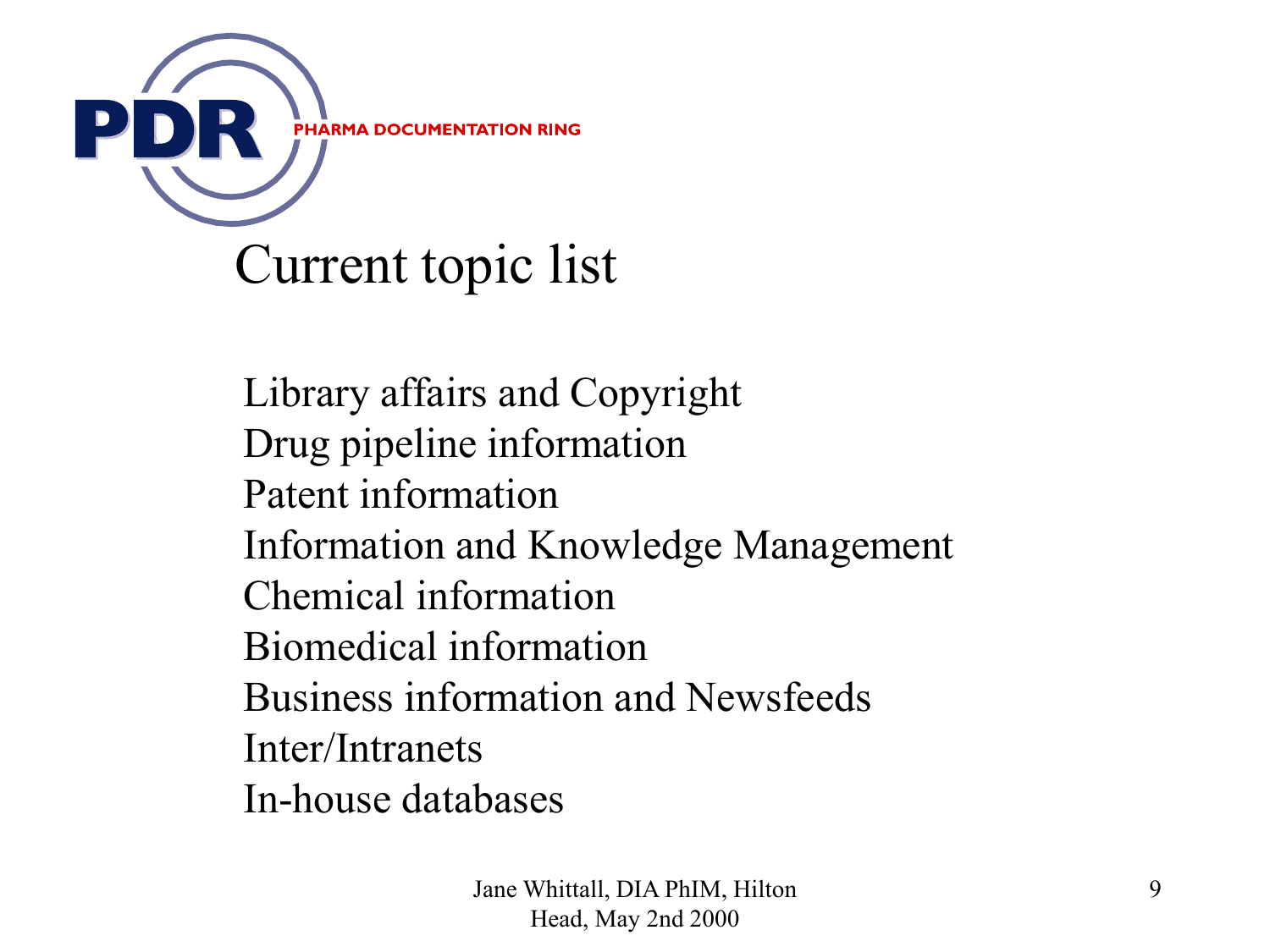

## Annual meeting

- Annual general meeting September
	- major theme, often with vendor input
	- topic updates, often with vendor input
	- company reports
	- contacts with other organisations
		- US DIA PhIM
		- $\bullet$  TIK IMPI
		- Similar groups in Germany, France, Scandinavia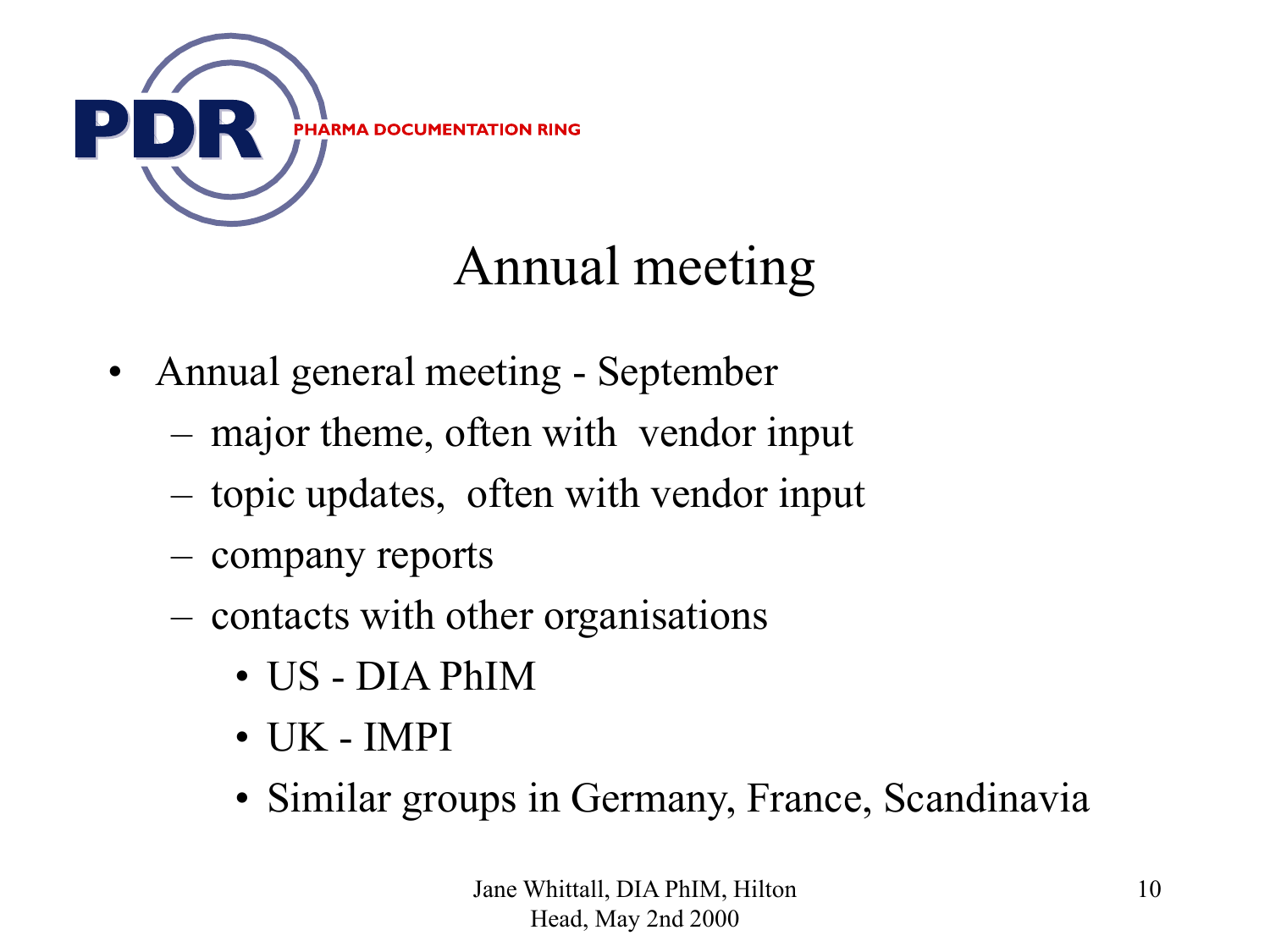

# Spring meetings

- Special spring meeting
	- Inter/intranet -1997
	- Electronic journal licensing 1998
	- Knowledge management 1999
	- Linking 2000
- Licensing and linking initiatives grew out of these meetings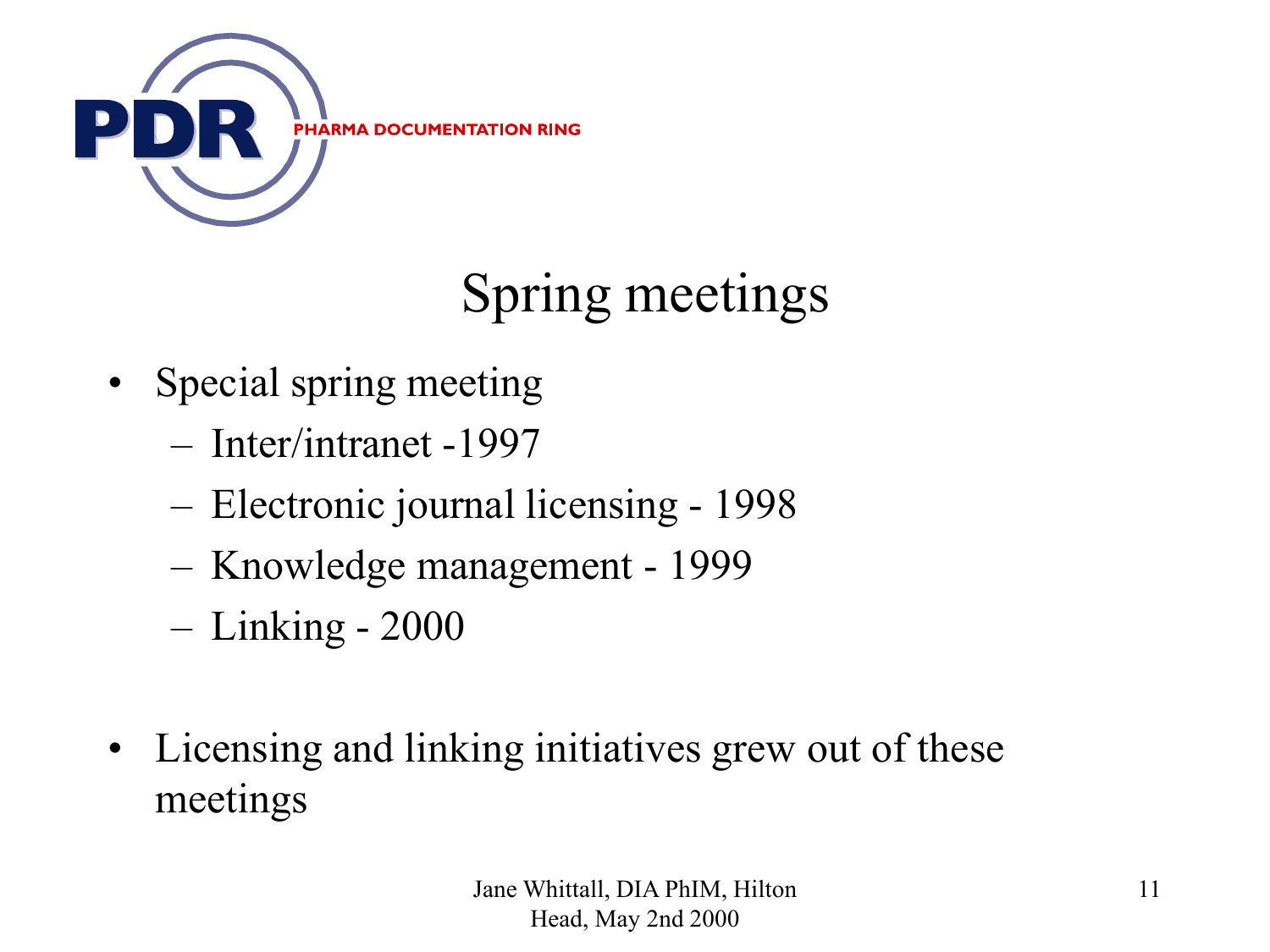

- PDR/STM Licence for Electronic Journal content
- PDR/STM/others working group on requirements for linking
- Partnering with database producers and information suppliers to
	- enhance existing products
	- develop new services

Jane Whittall, DIA PhIM, Hilton Head, May 2nd 2000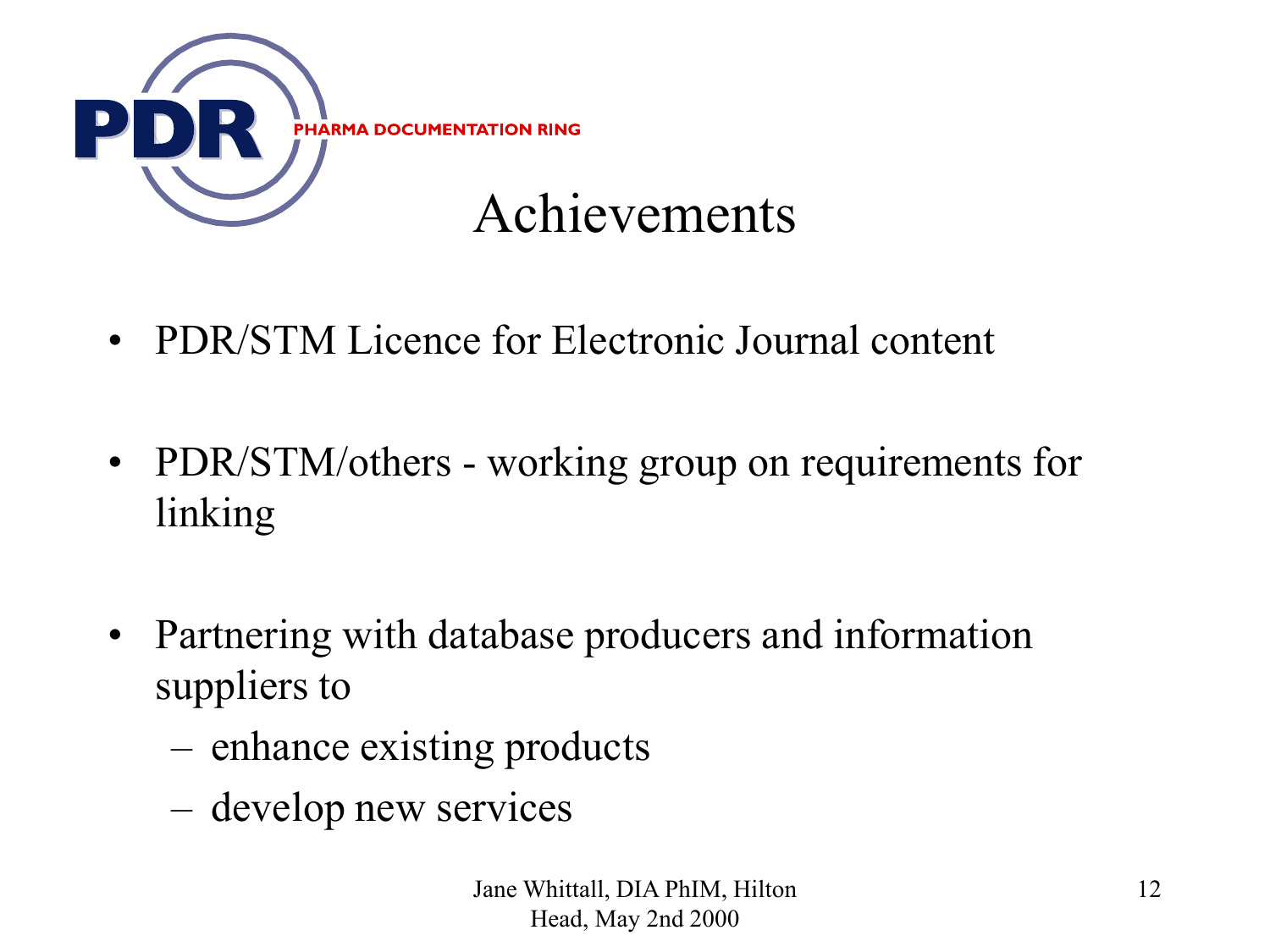

### Achievements

- Influencing vendors
	- vendors keen to speak at PDR meetings
- Improving data content of external databases
	- coverage
	- indexing
	- quality of data content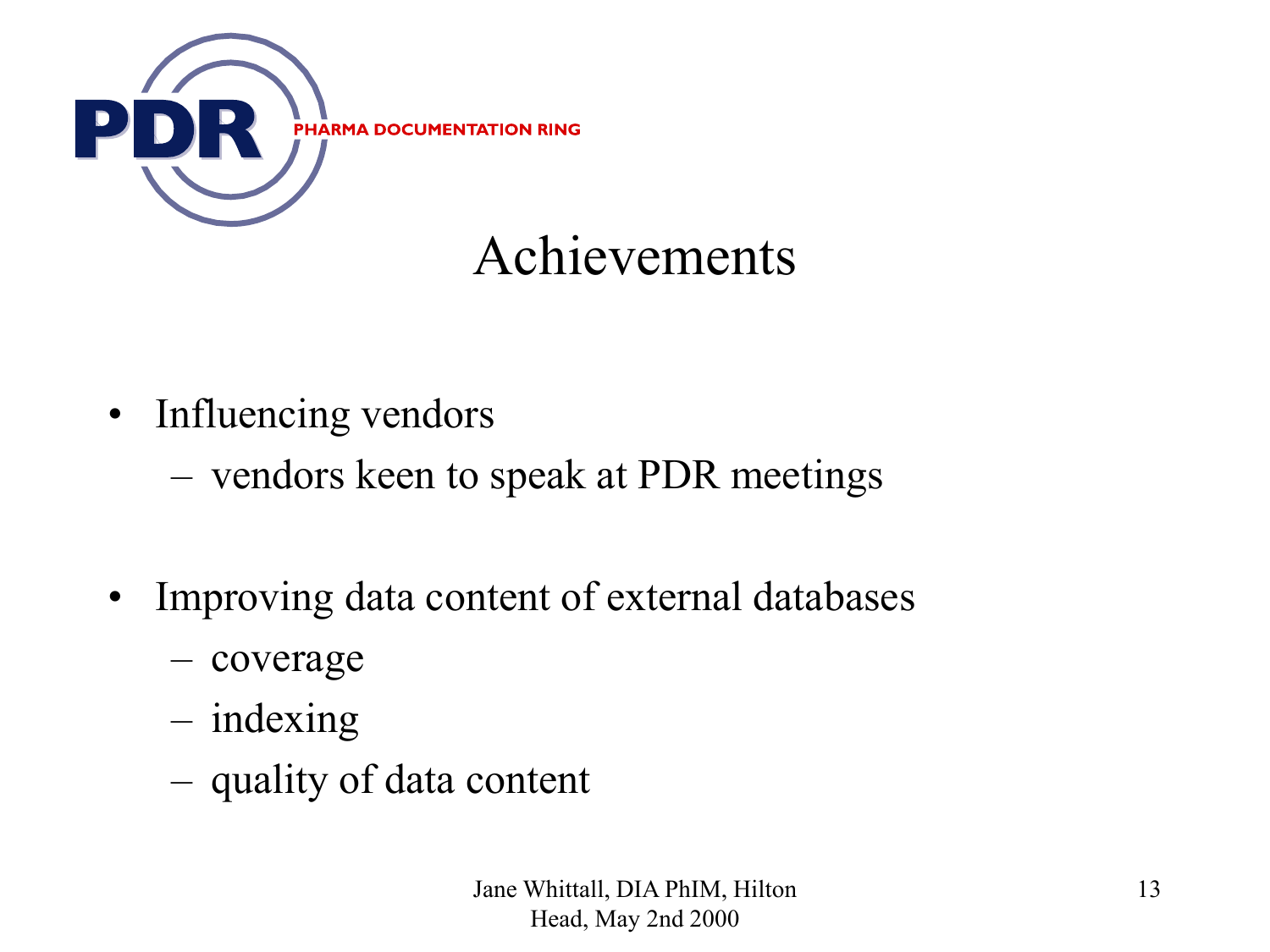

### Keys to success

- Willingness to share give and take within the bounds of confidentiality and competitive advantage
- Willingness to participate it takes people to make things happen
- Relatively small meetings easy to network
- Electronic newsletter
- Web site *http//www.p-d-r.com*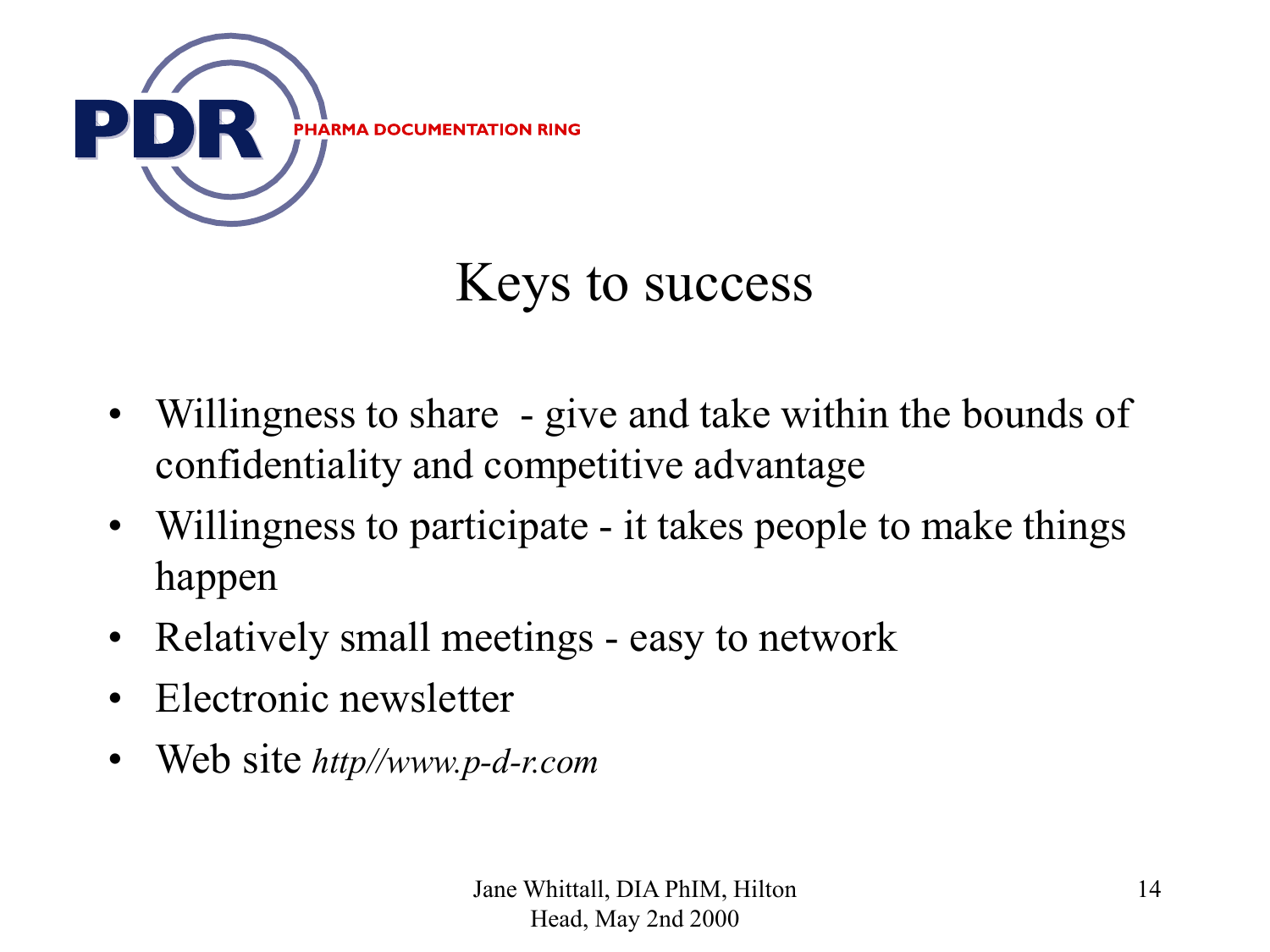

PDR meteting Copenhagen 1999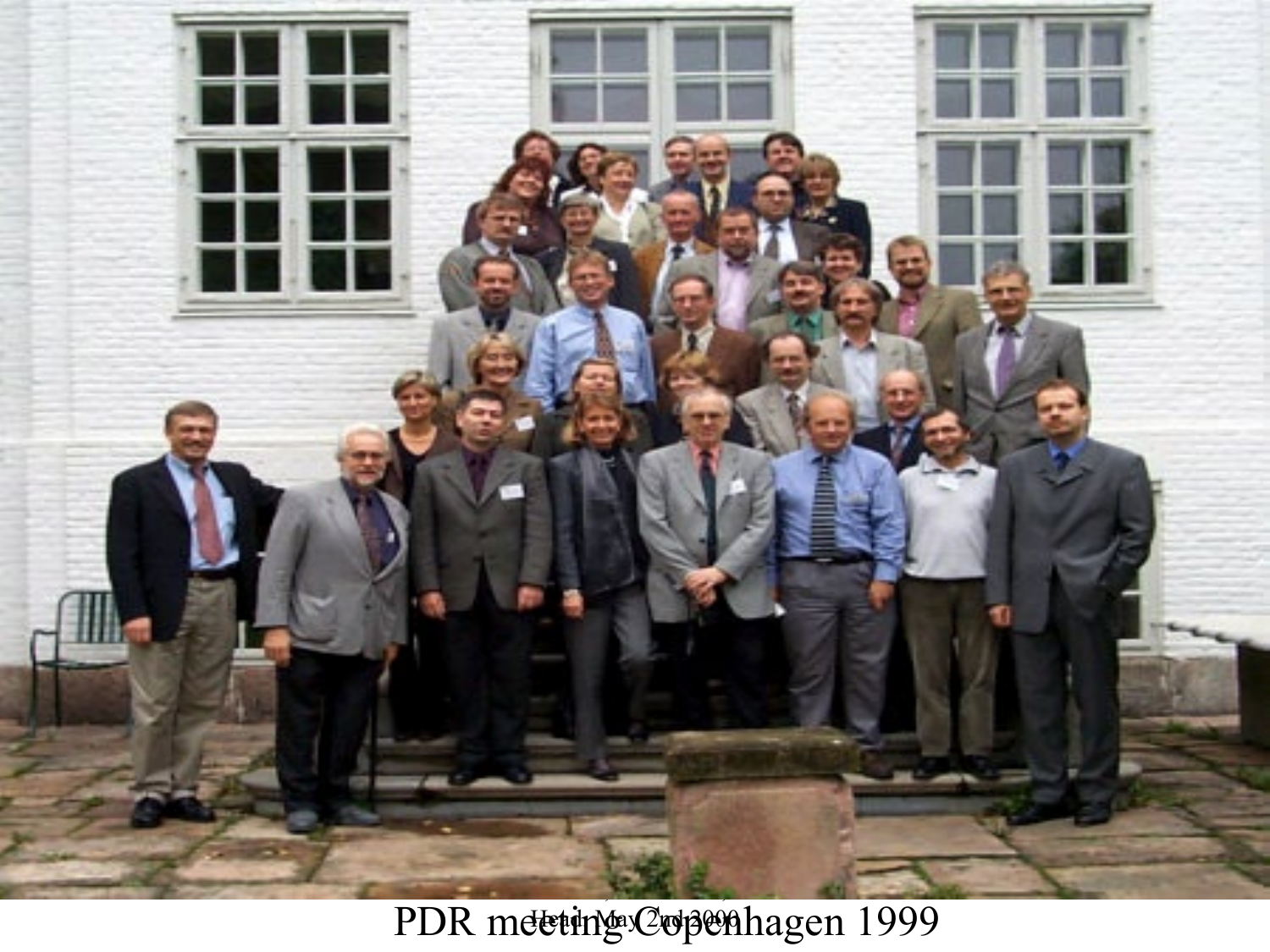## IMPI (Information Managers in the Pharmaceutical Industry)

- UK based Pharmaceutical R&D
- Three meetings per year
- Input to PDR
- Success factors similar to those of PDR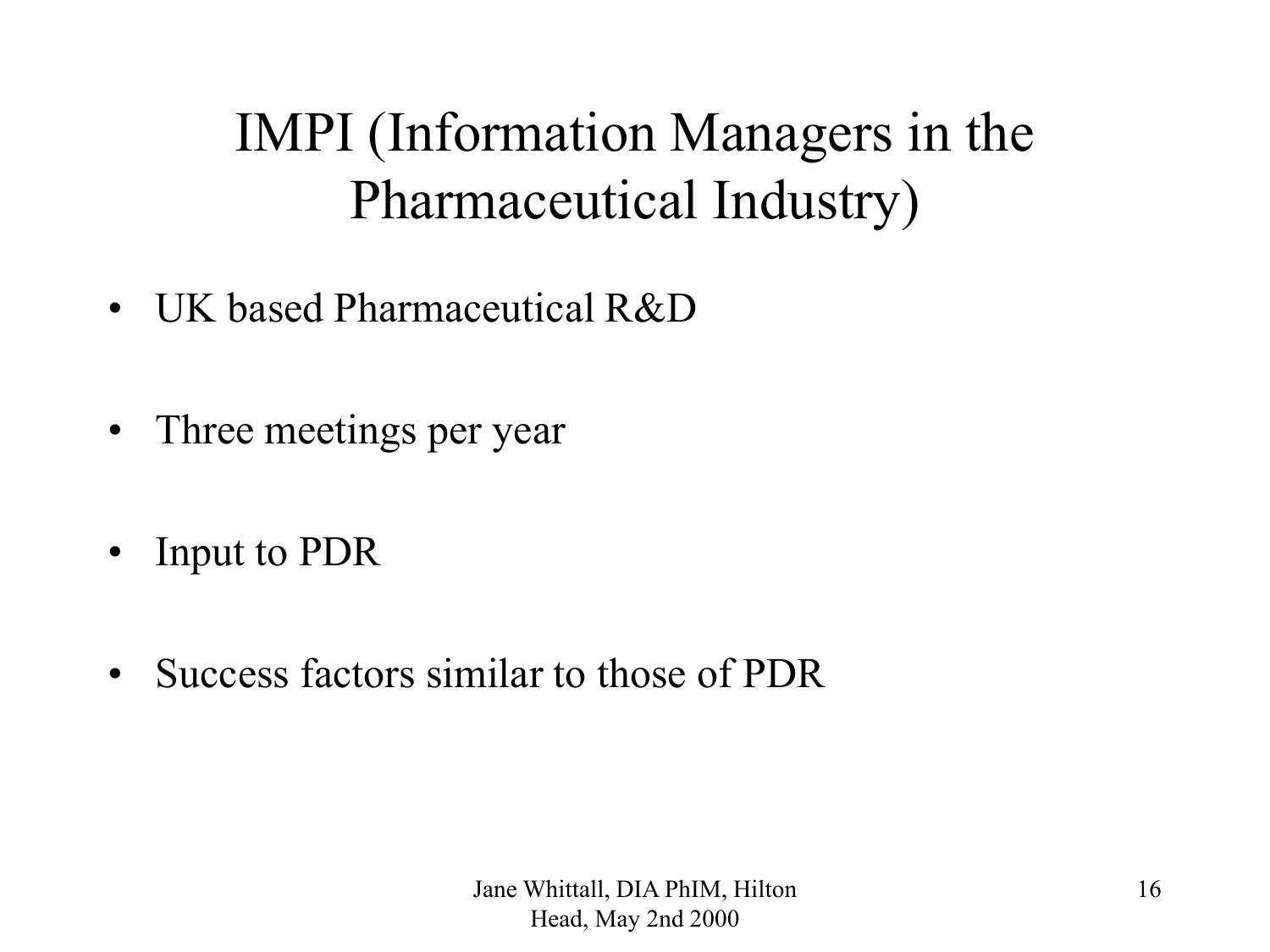### Recent IMPI activities

- Digitization of older chemical literature
	- is there a real need for desktop access to older chemical literature?
	- If so, how can this be provided?
- Working group on animal alternatives – guidelines for literature searching
- Co-ordination of input to CAS/STN/Derwent